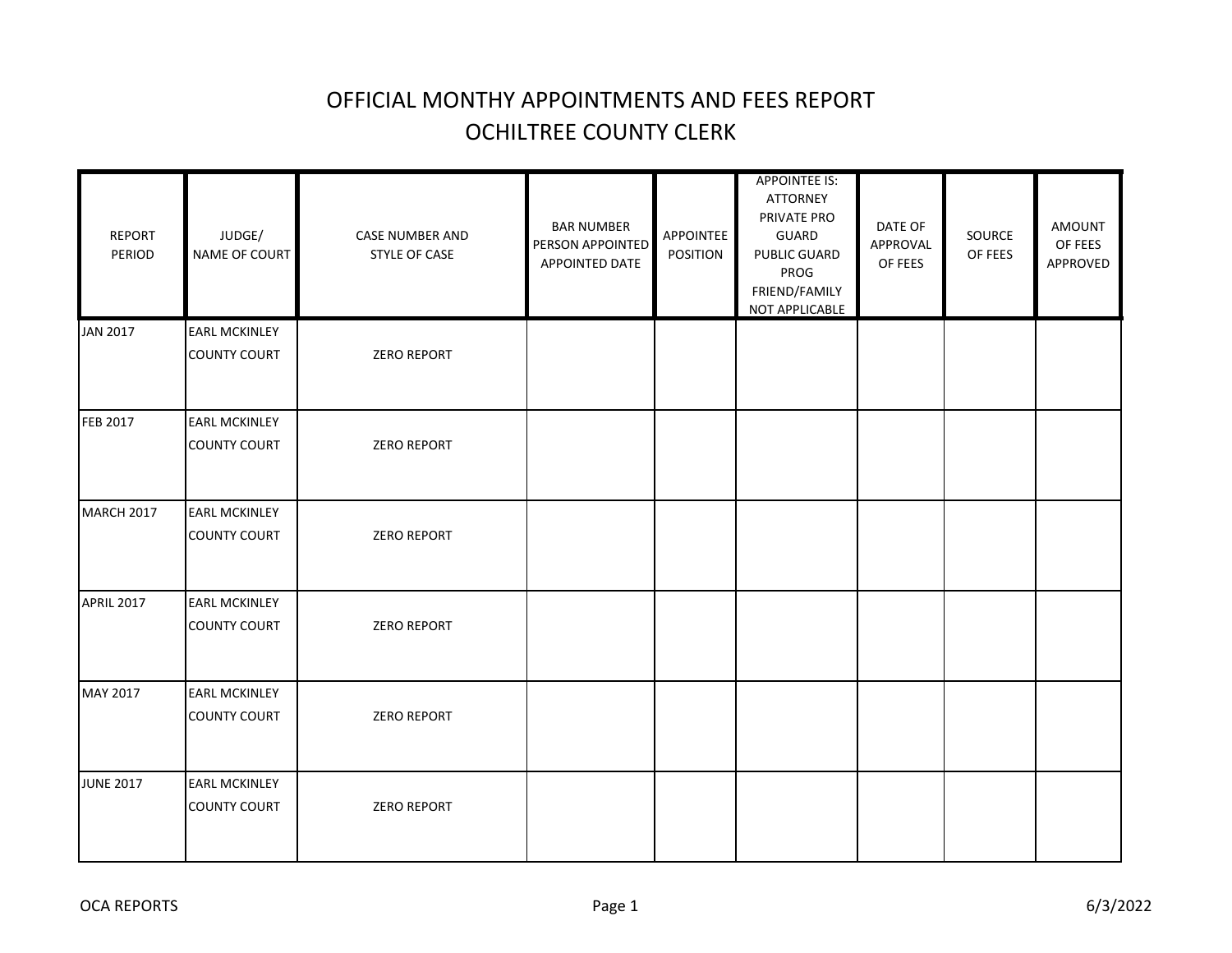## OFFICIAL MONTHY APPOINTMENTS AND FEES REPORT OCHILTREE COUNTY CLERK

| <b>REPORT</b><br>PERIOD | JUDGE/<br>NAME OF COURT | <b>CASE NUMBER AND</b><br>STYLE OF CASE | <b>BAR NUMBER</b><br>PERSON APPOINTED<br><b>APPOINTED DATE</b> | APPOINTEE<br><b>POSITION</b> | <b>APPOINTEE IS:</b><br><b>ATTORNEY</b><br>PRIVATE PRO<br><b>GUARD</b><br><b>PUBLIC GUARD</b><br>PROG<br>FRIEND/FAMILY<br>NOT APPLICABLE | DATE OF<br>APPROVAL<br>OF FEES | SOURCE<br>OF FEES | <b>AMOUNT</b><br>OF FEES<br>APPROVED |
|-------------------------|-------------------------|-----------------------------------------|----------------------------------------------------------------|------------------------------|------------------------------------------------------------------------------------------------------------------------------------------|--------------------------------|-------------------|--------------------------------------|
| <b>JULY 2017</b>        | <b>EARL MCKINLEY</b>    | PR03526 AFFIDAVIT OF HEIRSHIP           | 02308500                                                       | <b>AD LITEM</b>              | <b>ATTORNEY</b>                                                                                                                          | <b>NO FEES</b>                 | <b>NA</b>         | \$0.00                               |
|                         | <b>COUNTY COURT</b>     | IN THE ESTATE OF                        | <b>BIGGERS, CECIL R.</b>                                       |                              |                                                                                                                                          |                                |                   |                                      |
|                         |                         | SHEILA MARIE SWEIGART                   | 07/18/2017                                                     |                              |                                                                                                                                          |                                |                   |                                      |
|                         |                         | <b>DECEASED</b>                         |                                                                |                              |                                                                                                                                          |                                |                   |                                      |
| <b>AUG 2017</b>         | <b>EARL MCKINLEY</b>    | PR03528 APPLICATION OF HEIRSHIP         | 02308500                                                       | <b>AD LITEM</b>              | <b>ATTORNEY</b>                                                                                                                          | <b>NO FEES</b>                 | <b>NA</b>         | \$0.00                               |
|                         | <b>COUNTY COURT</b>     | IN THE ESTATE OF                        | <b>BIGGERS, CECIL R.</b>                                       |                              |                                                                                                                                          |                                |                   |                                      |
|                         |                         | <b>VICKI BETTIS</b>                     | 08/15/2017                                                     |                              |                                                                                                                                          |                                |                   |                                      |
|                         |                         | <b>DECEASED</b>                         |                                                                |                              |                                                                                                                                          |                                |                   |                                      |
| <b>AUG 2017</b>         | <b>EARL MCKINLEY</b>    | PR03530 INDEPENDENT ADMIN               | 24046379                                                       | AD LITEM                     | <b>ATTORNEY</b>                                                                                                                          | <b>NO FEES</b>                 | <b>NA</b>         | \$0.00                               |
|                         | <b>COUNTY COURT</b>     | IN THE ESTATE OF                        | JESSICA MCCALLIE                                               |                              |                                                                                                                                          |                                |                   |                                      |
|                         |                         | <b>CHRISTIAN DON RICHARDS</b>           | 08/02/2017                                                     |                              |                                                                                                                                          |                                |                   |                                      |
|                         |                         | <b>DECEASED</b>                         |                                                                |                              |                                                                                                                                          |                                |                   |                                      |
| <b>SEPT 2017</b>        | <b>EARL MCKINLEY</b>    |                                         |                                                                |                              |                                                                                                                                          |                                |                   |                                      |
|                         | <b>COUNTY COURT</b>     | <b>ZERO REPORT</b>                      |                                                                |                              |                                                                                                                                          |                                |                   |                                      |
|                         |                         |                                         |                                                                |                              |                                                                                                                                          |                                |                   |                                      |
| <b>OCT 2017</b>         | <b>EARL MCKINLEY</b>    |                                         |                                                                |                              |                                                                                                                                          |                                |                   |                                      |
|                         | <b>COUNTY COURT</b>     | <b>ZERO REPORT</b>                      |                                                                |                              |                                                                                                                                          |                                |                   |                                      |
|                         |                         |                                         |                                                                |                              |                                                                                                                                          |                                |                   |                                      |
| <b>NOV 2017</b>         | <b>EARL MCKINLEY</b>    |                                         |                                                                |                              |                                                                                                                                          |                                |                   |                                      |
|                         | <b>COUNTY COURT</b>     | <b>ZERO REPORT</b>                      |                                                                |                              |                                                                                                                                          |                                |                   |                                      |
|                         |                         |                                         |                                                                |                              |                                                                                                                                          |                                |                   |                                      |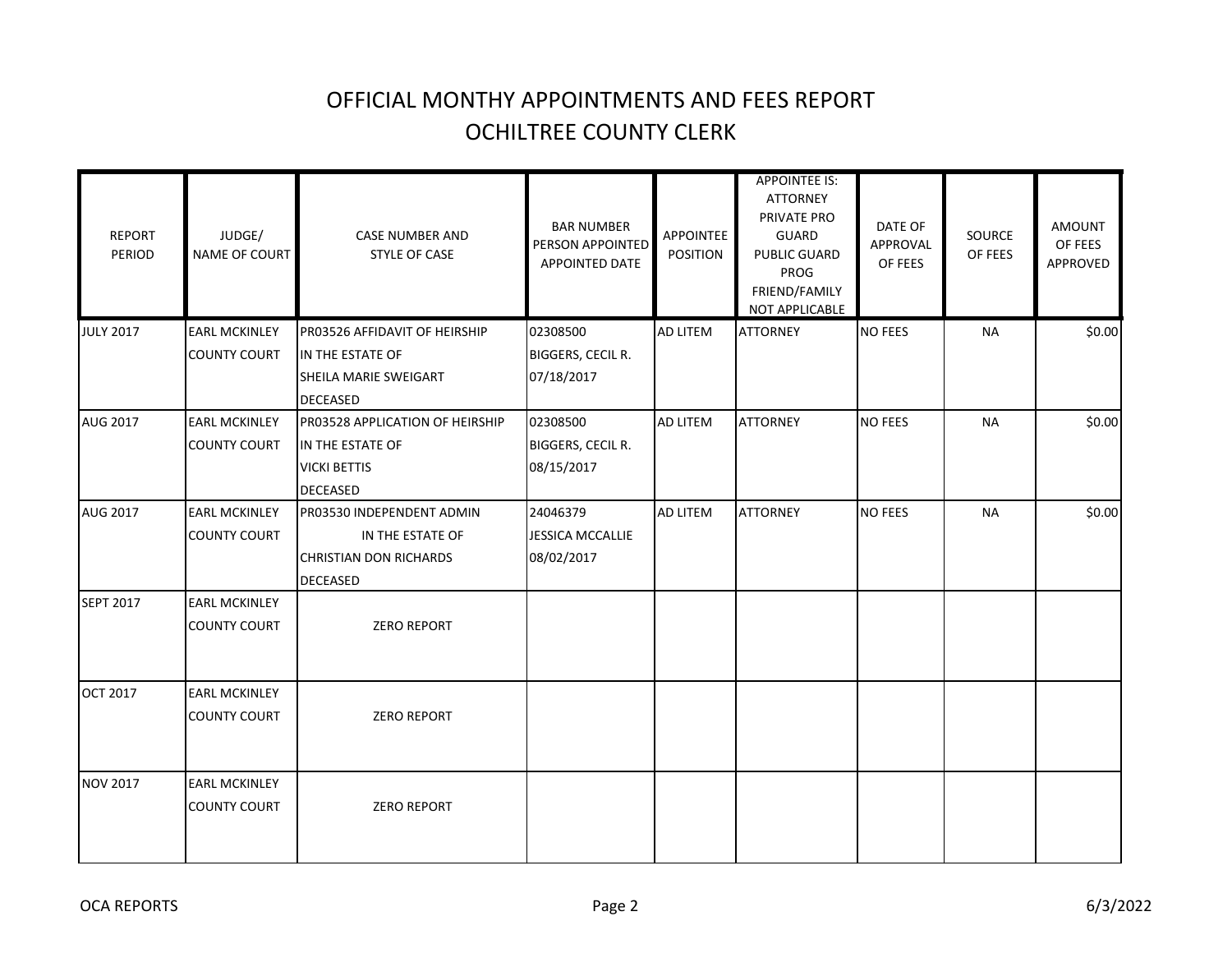| <b>REPORT</b><br>PERIOD | JUDGE/<br>NAME OF COURT                     | <b>CASE NUMBER AND</b><br>STYLE OF CASE                                                               | <b>BAR NUMBER</b><br>PERSON APPOINTED<br><b>APPOINTED DATE</b> | APPOINTEE<br><b>POSITION</b> | <b>APPOINTEE IS:</b><br><b>ATTORNEY</b><br>PRIVATE PRO<br><b>GUARD</b><br><b>PUBLIC GUARD</b><br><b>PROG</b><br>FRIEND/FAMILY<br>NOT APPLICABLE | DATE OF<br>APPROVAL<br>OF FEES | SOURCE<br>OF FEES | <b>AMOUNT</b><br>OF FEES<br>APPROVED |
|-------------------------|---------------------------------------------|-------------------------------------------------------------------------------------------------------|----------------------------------------------------------------|------------------------------|-------------------------------------------------------------------------------------------------------------------------------------------------|--------------------------------|-------------------|--------------------------------------|
| <b>DEC 2017</b>         | <b>EARL MCKINLEY</b><br><b>COUNTY COURT</b> | <b>ZERO REPORT</b>                                                                                    |                                                                |                              |                                                                                                                                                 |                                |                   |                                      |
| <b>JAN 2018</b>         | <b>EARL MCKINLEY</b><br><b>COUNTY COURT</b> | PR03550 DECLARATION OF HEIRSHIP<br>IN THE ESTATE OF<br><b>GEORGE RICHARD ALLEN</b><br><b>DECEASED</b> | 02308500<br><b>BIGGERS, CECIL R.</b><br>1/19/2018              | AD LITEM                     | <b>ATTORNEY</b>                                                                                                                                 | <b>NO FEES</b>                 | <b>NA</b>         | \$0.00                               |
| <b>FEB 2018</b>         | <b>EARL MCKINLEY</b><br><b>COUNTY COURT</b> | PR03551 DETERMINATION OF<br>HEIRSHIP IN THE ESTATE OF<br>VICTOR MANUEL GRAJEDA<br><b>DECEASED</b>     | 02308500<br><b>BIGGERS, CECIL R.</b><br>2/7/2018               | AD LITEM                     | <b>ATTORNEY</b>                                                                                                                                 | <b>NO FEES</b>                 | <b>NA</b>         | \$0.00                               |
| <b>MARCH</b><br>2018    | <b>EARL MCKINLEY</b><br><b>COUNTY COURT</b> | <b>ZERO REPORT</b>                                                                                    |                                                                |                              |                                                                                                                                                 |                                |                   |                                      |
| <b>APRIL 2018</b>       | <b>EARL MCKINLEY</b><br><b>COUNTY COURT</b> | PR03560<br>DETERMINATION OF HEIRSHIP<br><b>GLENDA MARIE SNOW</b><br><b>DECEASED</b>                   | 02308500<br><b>BIGGERS, CECIL R.</b><br>4/6/2018               | AD LITEM                     | <b>ATTORNEY</b>                                                                                                                                 | <b>NO FEES</b>                 | <b>NA</b>         | \$0.00                               |
| <b>APRIL 2018</b>       | <b>EARL MCKINLEY</b><br><b>COUNTY COURT</b> | PR03561<br>HEIRSHIP/LETTERS ADMINISTRATION<br>JEFFREY ALAN SMITH<br>DECEASED                          | 24076362<br>DYE, BARRETT<br>4/30/2018                          | AD LITEM                     | <b>ATTORNEY</b>                                                                                                                                 | <b>NO FEES</b>                 | N/A               | \$0.00                               |
| <b>APRIL 2018</b>       | <b>EARL MCKINLEY</b><br><b>COUNTY COURT</b> | PR03562<br><b>GUARDIANSHIP</b><br>CONNIE JO TEEGERSTROM<br><b>INCAPICATED PERSON</b>                  | 24046379<br><b>JESSICA MCCALLIE</b><br>4/10/2018               | AD LITEM                     | <b>ATTORNEY</b>                                                                                                                                 | <b>NO FEES</b>                 | N/A               | \$0.00                               |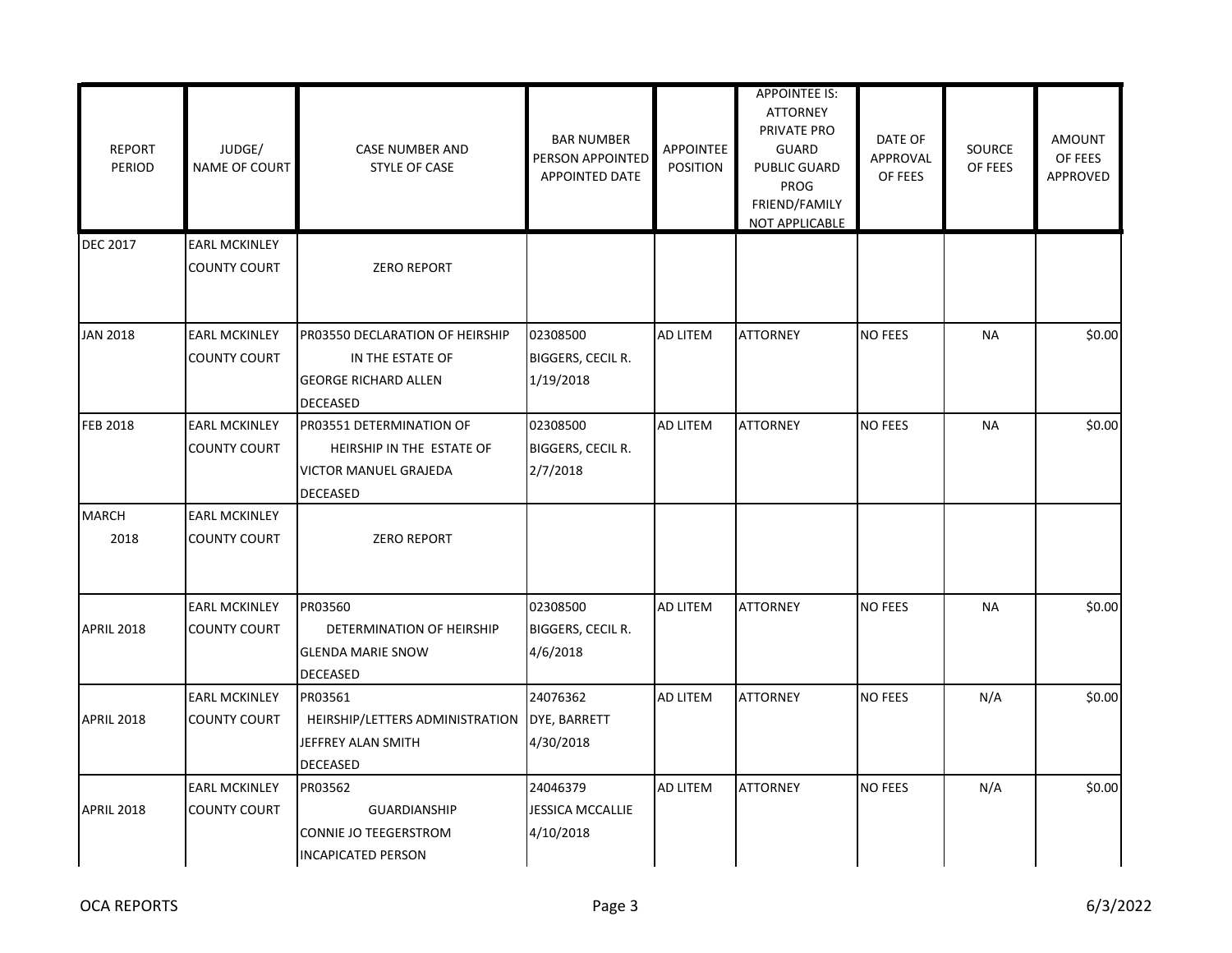| <b>REPORT</b><br><b>PERIOD</b> | JUDGE/<br>NAME OF COURT                     | <b>CASE NUMBER AND</b><br><b>STYLE OF CASE</b>                                             | <b>BAR NUMBER</b><br>PERSON APPOINTED<br>APPOINTED DATE | APPOINTEE<br><b>POSITION</b> | <b>APPOINTEE IS:</b><br><b>ATTORNEY</b><br>PRIVATE PRO<br><b>GUARD</b><br><b>PUBLIC GUARD</b><br>PROG<br>FRIEND/FAMILY<br>NOT APPLICABLE | DATE OF<br>APPROVAL<br>OF FEES | SOURCE<br>OF FEES | <b>AMOUNT</b><br>OF FEES<br>APPROVED |
|--------------------------------|---------------------------------------------|--------------------------------------------------------------------------------------------|---------------------------------------------------------|------------------------------|------------------------------------------------------------------------------------------------------------------------------------------|--------------------------------|-------------------|--------------------------------------|
| <b>APRIL 2018</b>              | <b>EARL MCKINLEY</b>                        | PR03563                                                                                    | 02308500                                                | AD LITEM                     | <b>ATTORNEY</b>                                                                                                                          | <b>NO FEES</b>                 | N/A               | \$0.00                               |
|                                | <b>COUNTY COURT</b>                         | DETERMINATION OF HEIRSHIP<br>MARY BELLE CARNES<br><b>DECEASED</b>                          | <b>BIGGERS, CECIL R.</b><br>4/19/2018                   |                              |                                                                                                                                          |                                |                   |                                      |
| MAY 2018                       | <b>EARL MCKINLEY</b><br><b>COUNTY COURT</b> | PR03566<br>DETERMINATION OF HEIRSHIP<br>AND ADMINISTRATION<br>CHARLES MAC LOVETT, DECEASED | 15091050<br>NORRIS, J KENNY<br>5/3/2018                 | AD LITEM                     | <b>ATTORNEY</b>                                                                                                                          | <b>NO FEES</b>                 | N/A               | \$0.00                               |
| <b>JUNE 2018</b>               | <b>EARL MCKINLEY</b><br><b>COUNTY COURT</b> | PR03573<br>DETERMINATION OF HEIRSHIP<br><b>MARY BELLE CARNES</b><br><b>DECEASED</b>        | 02308500<br><b>BIGGERS, CECIL R.</b><br>6/27/2018       | AD LITEM                     | <b>ATTORNEY</b>                                                                                                                          | <b>NO FEES</b>                 | N/A               | \$0.00                               |
| <b>JULY 2018</b>               | <b>EARL MCKINLEY</b><br><b>COUNTY COURT</b> | PR03576<br>DETERMINATION OF HEIRSHIP<br><b>ERNEST RAY DAVIS</b><br>DECEASED                | 02308500<br><b>BIGGERS, CECIL R.</b><br>7/27/18         | AD LITEM                     | <b>ATTORNEY</b>                                                                                                                          | <b>NO FEES</b>                 | N/A               | \$0.00                               |
| <b>AUG 2018</b>                | <b>EARL MCKINLEY</b><br><b>COUNTY COURT</b> | <b>ZERO REPORT</b>                                                                         |                                                         |                              |                                                                                                                                          |                                |                   |                                      |
| <b>SEPT 2018</b>               | <b>EARL MCKINLEY</b><br><b>COUNTY COURT</b> | <b>ZERO REPORT</b>                                                                         |                                                         |                              |                                                                                                                                          |                                |                   |                                      |
| <b>OCT 2018</b>                | <b>EARL MCKINLEY</b><br><b>COUNTY COURT</b> | <b>ZERO REPORT</b>                                                                         |                                                         |                              |                                                                                                                                          |                                |                   |                                      |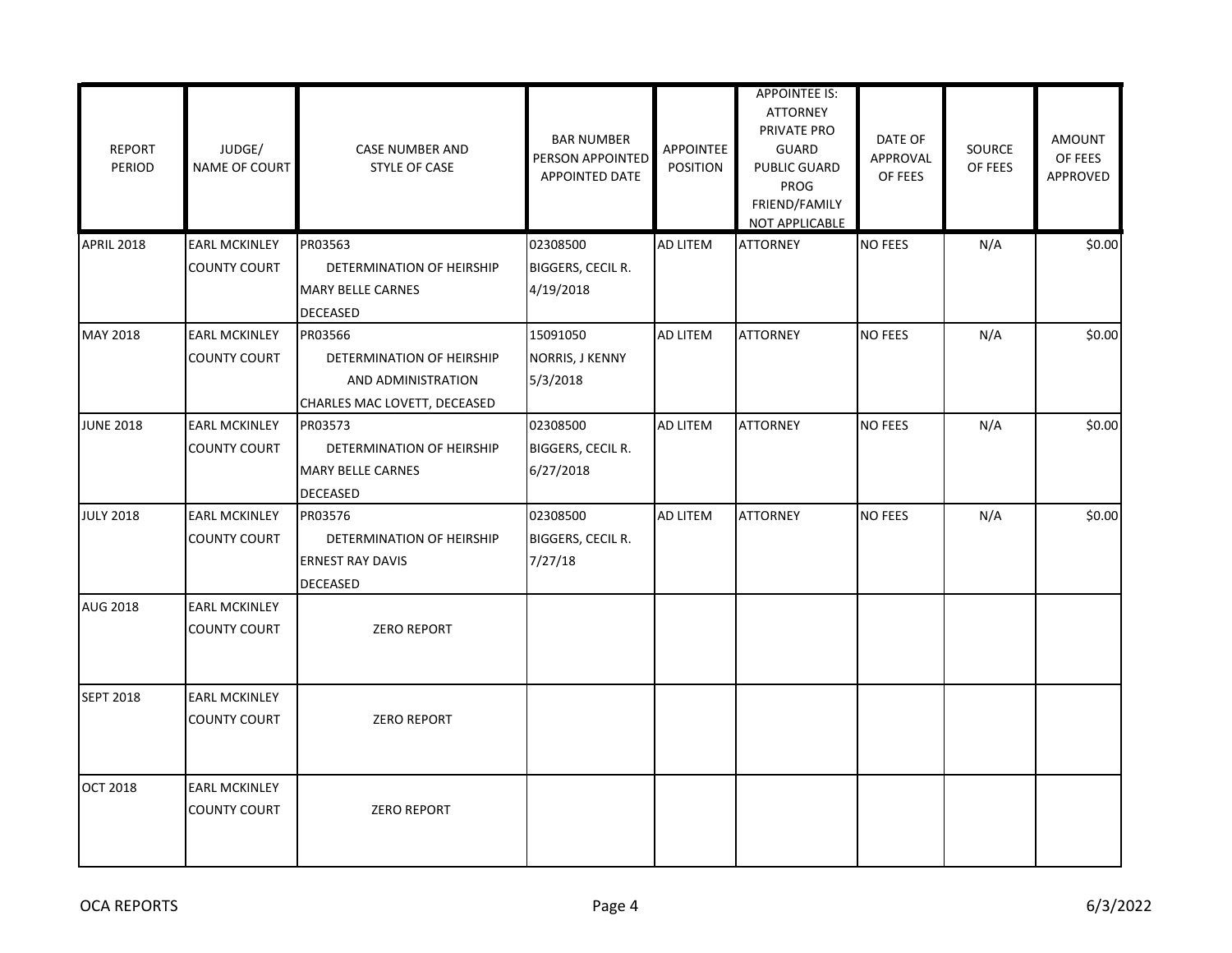| <b>REPORT</b><br><b>PERIOD</b> | JUDGE/<br>NAME OF COURT                     | <b>CASE NUMBER AND</b><br>STYLE OF CASE                                           | <b>BAR NUMBER</b><br>PERSON APPOINTED<br><b>APPOINTED DATE</b> | APPOINTEE<br><b>POSITION</b> | <b>APPOINTEE IS:</b><br><b>ATTORNEY</b><br>PRIVATE PRO<br><b>GUARD</b><br>PUBLIC GUARD<br>PROG<br>FRIEND/FAMILY<br>NOT APPLICABLE | DATE OF<br>APPROVAL<br>OF FEES | SOURCE<br>OF FEES | <b>AMOUNT</b><br>OF FEES<br>APPROVED |
|--------------------------------|---------------------------------------------|-----------------------------------------------------------------------------------|----------------------------------------------------------------|------------------------------|-----------------------------------------------------------------------------------------------------------------------------------|--------------------------------|-------------------|--------------------------------------|
| <b>NOV 2018</b>                | <b>EARL MCKINLEY</b>                        | PR03546                                                                           | 24046379                                                       | AD LITEM                     | <b>ATTORNEY</b>                                                                                                                   | 11/1/2018                      | <b>COUNTY</b>     | \$661.95                             |
|                                | <b>COUNTY COURT</b>                         | <b>GUARDIANSHIP</b><br>PARKER E SWINNEY<br><b>INCAPICATED PERSON</b>              | MCCALLIE, JESSICA<br>12/28/2017                                |                              |                                                                                                                                   |                                |                   |                                      |
| <b>NOV 2018</b>                | <b>EARL MCKINLEY</b><br><b>COUNTY COURT</b> | PR03582<br>LETTERS TESTAMENTARY<br><b>GEORGE MILTON MAY</b><br>DECEASED           | 24091886<br>MCCLOY, WIL<br>11/27/2018                          | AD LITEM                     | <b>ATTORNEY</b>                                                                                                                   | <b>NO FEES</b>                 | N/A               | \$0.00                               |
| <b>DEC 2018</b>                | <b>EARL MCKINLEY</b><br><b>COUNTY COURT</b> | PR03586<br>DEPENDENT ADMINISTRATION<br>TOMMY LYNN HERNANDEZ SR<br><b>DECEASED</b> | 24046379<br>MCCALLIE, JESSICA<br>12/14/2018                    | <b>AD LITEM</b>              | <b>ATTORNEY</b>                                                                                                                   | <b>NO FEES</b>                 | N/A               | \$0.00                               |
| <b>JAN 2019</b>                | <b>CHARLES KELLY</b><br><b>COUNTY COURT</b> | <b>ZERO REPORT</b>                                                                |                                                                |                              |                                                                                                                                   |                                |                   |                                      |
| <b>FEB 2019</b>                | <b>CHARLES KELLY</b><br><b>COUNTY COURT</b> | PR03591<br>DETERMINATION OF HEIRSHIP<br>RAYMOND RAY JANZEN<br>DECEASED            | 02308500<br>BIGGERS, CECIL R.<br>2/28/2019                     | AD LITEM                     | <b>ATTORNEY</b>                                                                                                                   | <b>NO FEES</b>                 | N/A               | \$0.00                               |
| MAR 2019                       | <b>CHARLES KELLY</b><br><b>COUNTY COURT</b> | <b>ZERO REPORT</b>                                                                |                                                                |                              |                                                                                                                                   |                                |                   |                                      |
| APR 2019                       | <b>CHARLES KELLY</b><br><b>COUNTY COURT</b> | <b>ZERO REPORT</b>                                                                |                                                                |                              |                                                                                                                                   |                                |                   |                                      |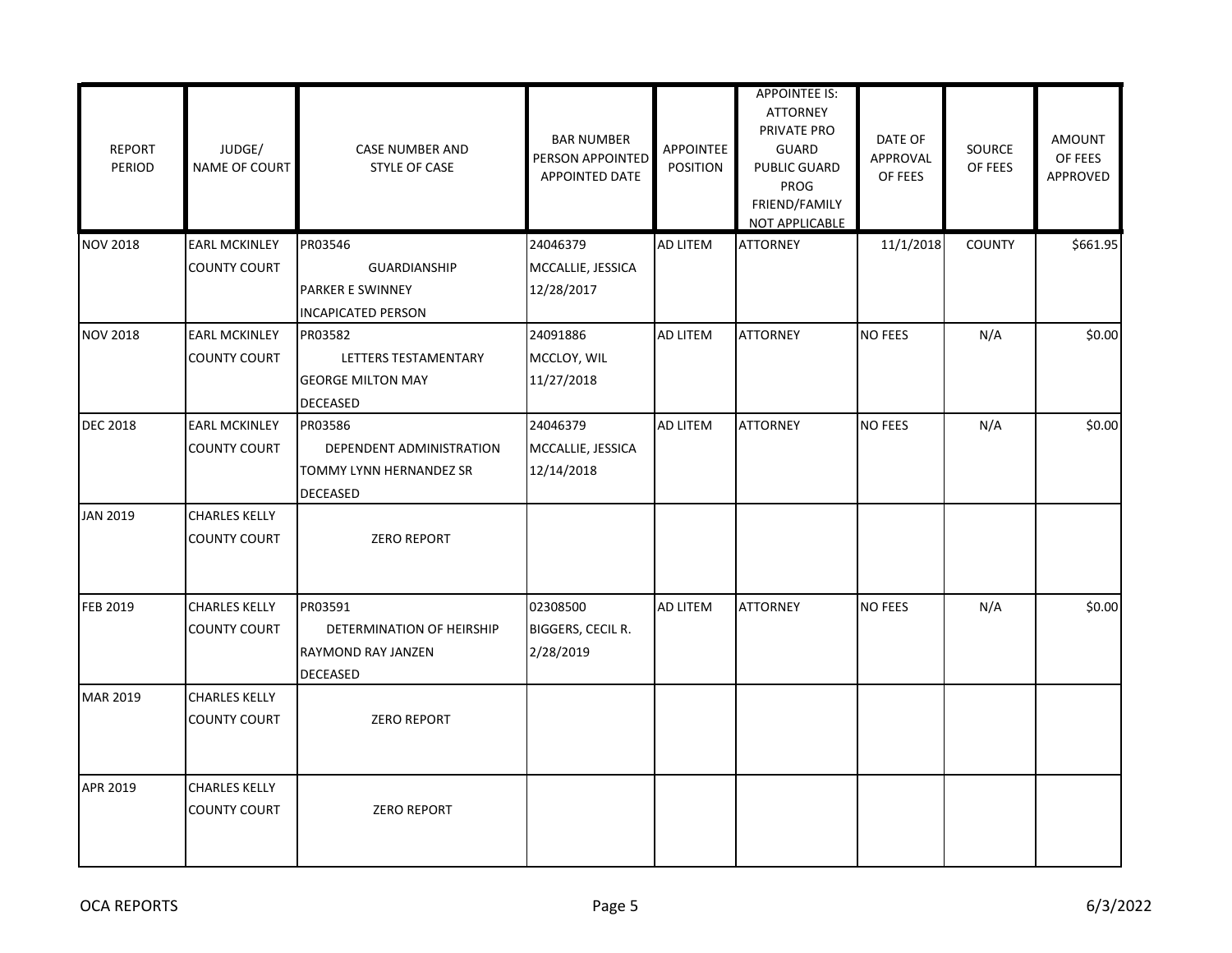| <b>REPORT</b><br>PERIOD | JUDGE/<br>NAME OF COURT                     | <b>CASE NUMBER AND</b><br><b>STYLE OF CASE</b>                                                     | <b>BAR NUMBER</b><br>PERSON APPOINTED<br>APPOINTED DATE | APPOINTEE<br><b>POSITION</b> | <b>APPOINTEE IS:</b><br><b>ATTORNEY</b><br>PRIVATE PRO<br><b>GUARD</b><br><b>PUBLIC GUARD</b><br>PROG<br>FRIEND/FAMILY<br>NOT APPLICABLE | DATE OF<br>APPROVAL<br>OF FEES | SOURCE<br>OF FEES | <b>AMOUNT</b><br>OF FEES<br>APPROVED |
|-------------------------|---------------------------------------------|----------------------------------------------------------------------------------------------------|---------------------------------------------------------|------------------------------|------------------------------------------------------------------------------------------------------------------------------------------|--------------------------------|-------------------|--------------------------------------|
| MAY 2019                | <b>CHARLES KELLY</b><br><b>COUNTY COURT</b> | PR03596<br>PERMANENT GUARDIANSHIP<br><b>BETTY A MOORE</b><br><b>INCAPICATED PERSON</b>             | 00796840<br>JONES, CRAIG C<br>05/17/2019                | AD LITEM                     | <b>ATTORNEY</b>                                                                                                                          | <b>NO FEES</b>                 | <b>NA</b>         | \$0.00                               |
| <b>JUNE 2019</b>        | <b>CHARLES KELLY</b><br><b>COUNTY COURT</b> | PR03594<br>PERMANENT GUARDIANSHIP<br><b>CLIFFORD BANKS MCGARRAUGH</b><br><b>INCAPICATED PERSON</b> | 24091886<br>MCCLOY, WIL<br>6/25/2019                    | AD LITEM                     | <b>ATTORNEY</b>                                                                                                                          | <b>NO FEES</b>                 | <b>NA</b>         | \$0.00                               |
| <b>July 2019</b>        | <b>CHARLES KELLY</b><br><b>COUNTY COURT</b> | <b>ZERO REPORT</b>                                                                                 |                                                         |                              |                                                                                                                                          |                                |                   |                                      |
| August 2019             | <b>CHARLES KELLY</b><br><b>COUNTY COURT</b> | <b>ZERO REPORT</b>                                                                                 |                                                         |                              |                                                                                                                                          |                                |                   |                                      |
| Sept 2019               | <b>CHARLES KELLY</b><br><b>COUNTY COURT</b> | PR03611<br>DETERMINATION OF HEIRSHIP<br>PAUL DEAN STRINGFIRLD<br><b>DECEASED</b>                   | 02308500<br><b>BIGGERS, CECIL R.</b><br>09/06/2019      | AD LITEM                     | <b>ATTORNEY</b>                                                                                                                          | <b>NO FEES</b>                 | <b>NA</b>         | \$0.00                               |
| Oct 2019                | <b>CHARLES KELLY</b><br><b>COUNTY COURT</b> | PR03608<br>DETERMINATION OF HEIRSHIP<br><b>MELVIN WEST</b><br><b>DECEASED</b>                      | 15091050<br>NORRIS, J KENNY<br>10/14/2019               | AD LITEM                     | <b>ATTORNEY</b>                                                                                                                          | <b>NO FEES</b>                 | <b>NA</b>         | \$0.00                               |
| Nov 2019                | <b>CHARLES KELLY</b><br><b>COUNTY COURT</b> | <b>ZERO REPORT</b>                                                                                 |                                                         |                              |                                                                                                                                          |                                |                   |                                      |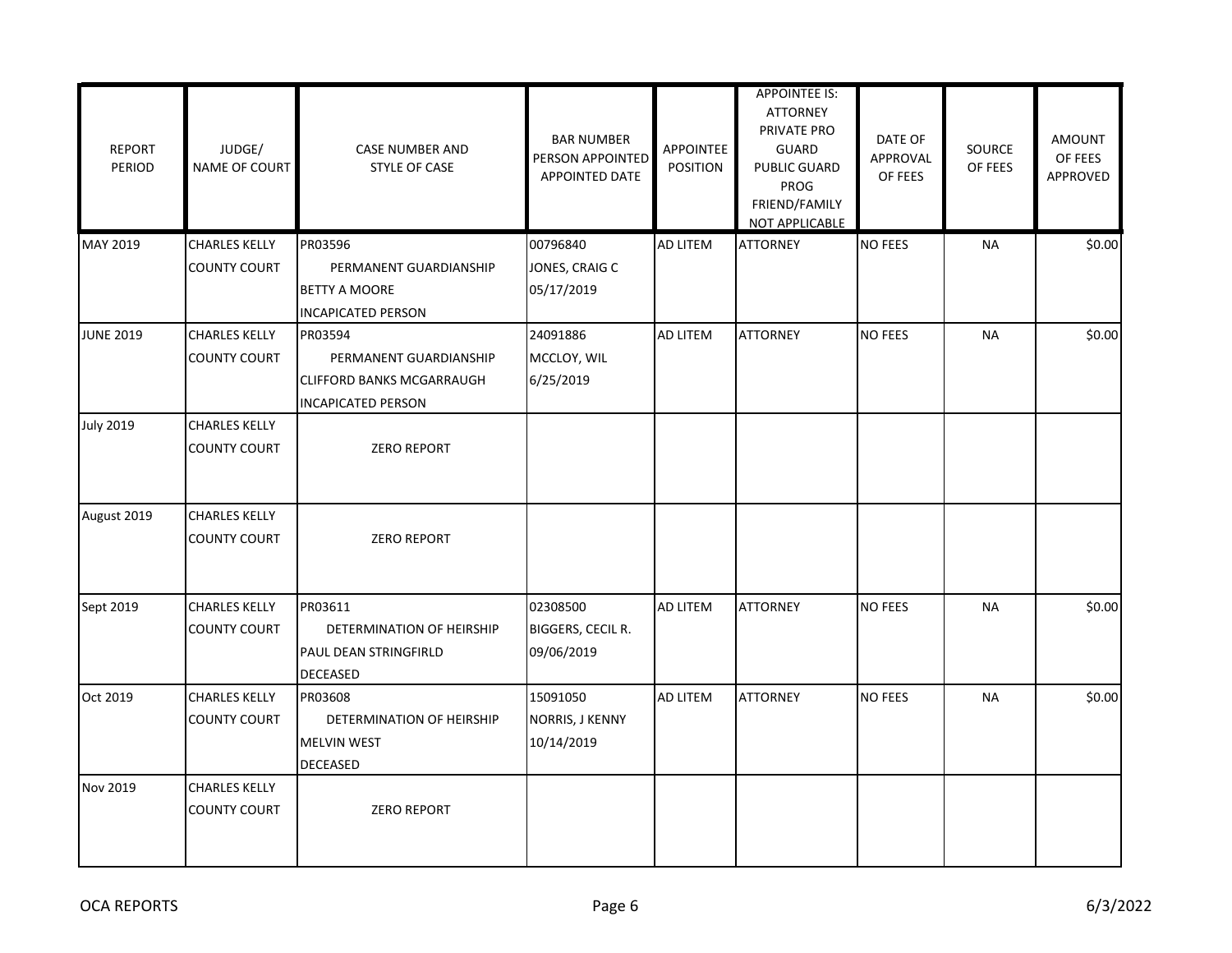| <b>REPORT</b><br>PERIOD | JUDGE/<br>NAME OF COURT                     | <b>CASE NUMBER AND</b><br><b>STYLE OF CASE</b>                                      | <b>BAR NUMBER</b><br>PERSON APPOINTED<br>APPOINTED DATE | APPOINTEE<br><b>POSITION</b> | <b>APPOINTEE IS:</b><br><b>ATTORNEY</b><br>PRIVATE PRO<br><b>GUARD</b><br><b>PUBLIC GUARD</b><br><b>PROG</b><br>FRIEND/FAMILY<br>NOT APPLICABLE | DATE OF<br>APPROVAL<br>OF FEES | SOURCE<br>OF FEES | <b>AMOUNT</b><br>OF FEES<br>APPROVED |
|-------------------------|---------------------------------------------|-------------------------------------------------------------------------------------|---------------------------------------------------------|------------------------------|-------------------------------------------------------------------------------------------------------------------------------------------------|--------------------------------|-------------------|--------------------------------------|
| Dec 2019                | <b>CHARLES KELLY</b>                        | PR03611                                                                             | 02308500                                                | AD LITEM                     | <b>ATTORNEY</b>                                                                                                                                 | <b>NO FEES</b>                 | <b>NA</b>         | \$0.00                               |
|                         | <b>COUNTY COURT</b>                         | INDEPENDENT ADMINISTRATION<br>PAUL DEAN STRINGFIELD<br><b>DECEASED</b>              | <b>BIGGERS, CECIL R.</b><br>12/06/2019                  |                              |                                                                                                                                                 |                                |                   |                                      |
| Dec 2019                | <b>CHARLES KELLY</b><br><b>COUNTY COURT</b> | PR03620<br>DETERMINATION OF HEIRSHIP<br>PATRICIA KATHLEEN BUXTON<br><b>DECEASED</b> | 02308500<br><b>BIGGERS, CECIL R.</b><br>12/06/2019      | AD LITEM                     | <b>ATTORNEY</b>                                                                                                                                 | <b>NO FEES</b>                 | <b>NA</b>         | \$0.00                               |
| Dec 2019                | <b>CHARLES KELLY</b><br><b>COUNTY COURT</b> | PR03621<br>DETERMINATION OF HEIRSHIP<br>LILLIAN LEA BOST<br><b>DECEASED</b>         | 02308500<br><b>BIGGERS, CECIL R.</b><br>12/19/19        | AD LITEM                     | <b>ATTORNEY</b>                                                                                                                                 | <b>NO FEES</b>                 | <b>NA</b>         | \$0.00                               |
| Dec 2019                | <b>CHARLES KELLY</b><br><b>COUNTY COURT</b> | PR03622<br>DETERMINATION OF HEIRSHIP<br>RICHARD LEWIS LAIRD<br><b>DECEASED</b>      | 02308500<br><b>BIGGERS, CECIL R.</b><br>12/19/19        | AD LITEM                     | <b>ATTORNEY</b>                                                                                                                                 | <b>NO FEES</b>                 | <b>NA</b>         | \$0.00                               |
| Jan 2020                | <b>CHARLES KELLY</b><br><b>COUNTY COURT</b> | PR03619<br>DETERMINATION OF HEIRSHIP<br>JASON ALAN WHITEHEAD<br><b>DECEASED</b>     | 024072143<br>HARRIS, TAYLOR<br>01/07/2020               | AD LITEM                     | <b>ATTORNEY</b>                                                                                                                                 | <b>NO FEES</b>                 | <b>NA</b>         | \$0.00                               |
| Feb 2020                | <b>CHARLES KELLY</b><br><b>COUNTY COURT</b> | <b>ZERO REPORT</b>                                                                  |                                                         |                              |                                                                                                                                                 |                                |                   |                                      |
| Mar 2020                | <b>CHARLES KELLY</b><br><b>COUNTY COURT</b> | <b>ZERO REPORT</b>                                                                  |                                                         |                              |                                                                                                                                                 |                                |                   |                                      |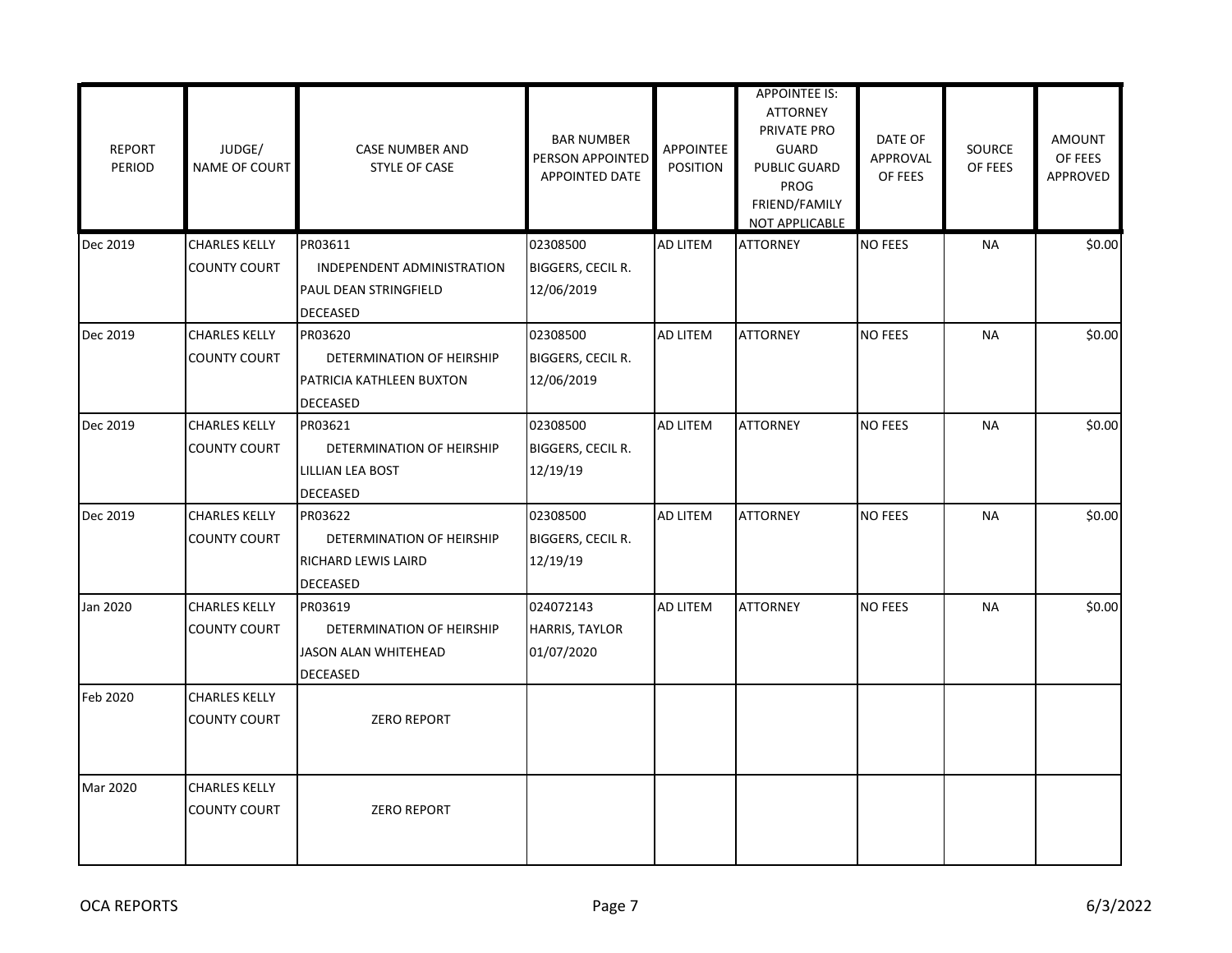| <b>REPORT</b><br>PERIOD | JUDGE/<br>NAME OF COURT                     | CASE NUMBER AND<br>STYLE OF CASE                                                                      | <b>BAR NUMBER</b><br>PERSON APPOINTED<br>APPOINTED DATE | <b>APPOINTEE</b><br><b>POSITION</b> | <b>APPOINTEE IS:</b><br><b>ATTORNEY</b><br>PRIVATE PRO<br>GUARD<br><b>PUBLIC GUARD</b><br>PROG<br>FRIEND/FAMILY<br>NOT APPLICABLE | DATE OF<br>APPROVAL<br>OF FEES | SOURCE<br>OF FEES | <b>AMOUNT</b><br>OF FEES<br>APPROVED |
|-------------------------|---------------------------------------------|-------------------------------------------------------------------------------------------------------|---------------------------------------------------------|-------------------------------------|-----------------------------------------------------------------------------------------------------------------------------------|--------------------------------|-------------------|--------------------------------------|
| April 2020              | <b>CHARLES KELLY</b><br><b>COUNTY COURT</b> | <b>ZERO REPORT</b>                                                                                    |                                                         |                                     |                                                                                                                                   |                                |                   |                                      |
| May 2020                | <b>CHARLES KELLY</b><br><b>COUNTY COURT</b> | <b>ZERO REPORT</b>                                                                                    |                                                         |                                     |                                                                                                                                   |                                |                   |                                      |
| <b>June 2020</b>        | <b>CHARLES KELLY</b><br><b>COUNTY COURT</b> | <b>ZERO REPORT</b>                                                                                    |                                                         |                                     |                                                                                                                                   |                                |                   |                                      |
| <b>July 2020</b>        | <b>CHARLES KELLY</b><br><b>COUNTY COURT</b> | <b>ZERO REPORT</b>                                                                                    |                                                         |                                     |                                                                                                                                   |                                |                   |                                      |
| August 2020             | <b>CHARLES KELLY</b><br><b>COUNTY COURT</b> | <b>ZERO REPORT</b>                                                                                    |                                                         |                                     |                                                                                                                                   |                                |                   |                                      |
| Sept 2020               | <b>CHARLES KELLY</b><br><b>COUNTY COURT</b> | PR03649<br>COMB ADMINISTRATION AND HEIRSHIP<br><b>TONY LYNN BURRIS</b><br>DECEASED                    | 24091886<br>MCCLOY, WIL                                 |                                     |                                                                                                                                   |                                |                   |                                      |
| Sept 2020               | <b>CHARLES KELLY</b><br><b>COUNTY COURT</b> | PR03650<br>GUARDIANSHIP OF PERSON AND ESTATE<br><b>CAROLINE REIMER</b><br><b>INCAPACITATED PERSON</b> | 24091886<br>MCCLOY, WIL                                 |                                     |                                                                                                                                   |                                |                   |                                      |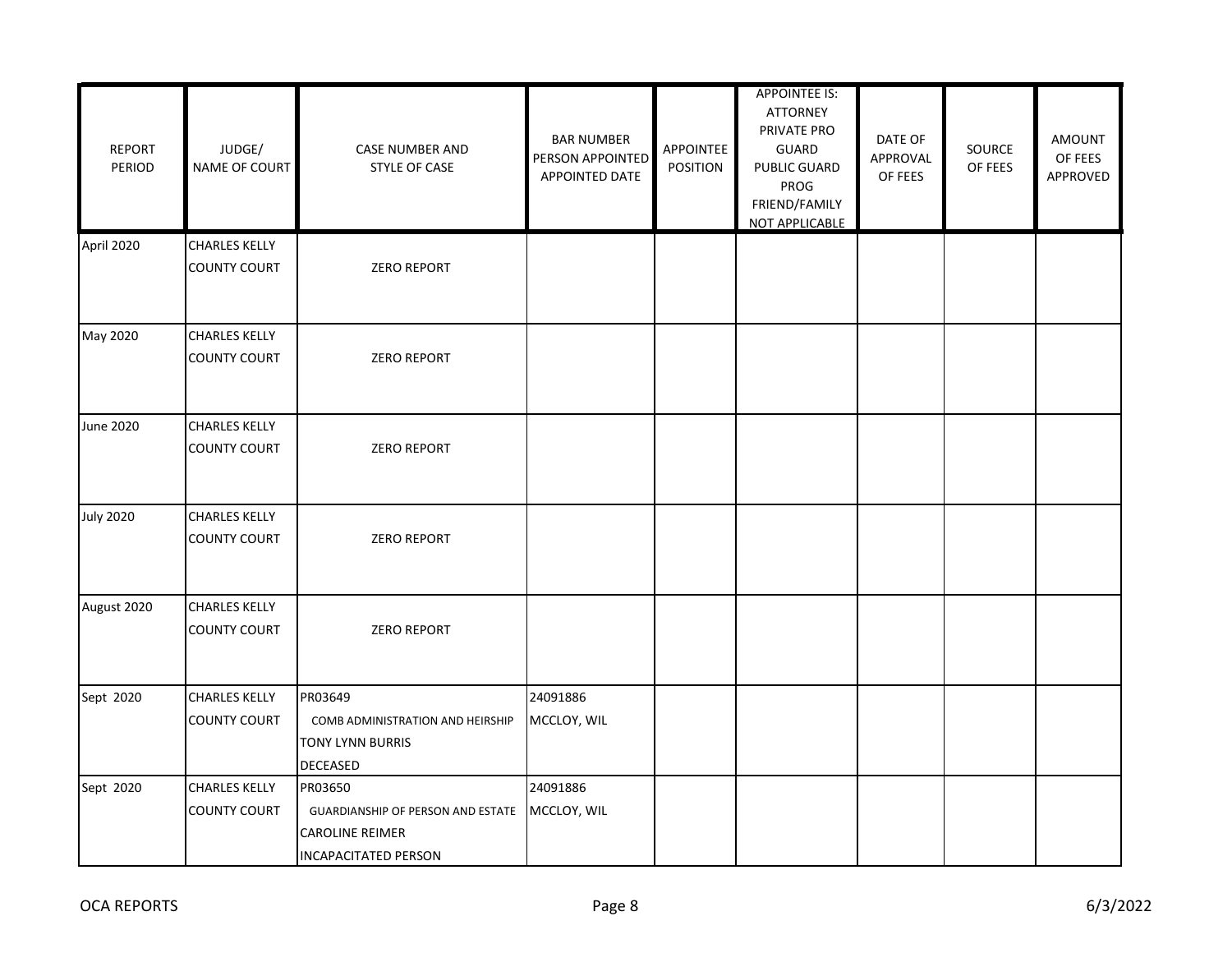| <b>REPORT</b><br>PERIOD | JUDGE/<br>NAME OF COURT                     | <b>CASE NUMBER AND</b><br><b>STYLE OF CASE</b>                                                | <b>BAR NUMBER</b><br>PERSON APPOINTED<br>APPOINTED DATE | APPOINTEE<br><b>POSITION</b> | <b>APPOINTEE IS:</b><br><b>ATTORNEY</b><br>PRIVATE PRO<br><b>GUARD</b><br><b>PUBLIC GUARD</b><br>PROG<br>FRIEND/FAMILY<br>NOT APPLICABLE | DATE OF<br>APPROVAL<br>OF FEES | SOURCE<br>OF FEES | <b>AMOUNT</b><br>OF FEES<br>APPROVED |
|-------------------------|---------------------------------------------|-----------------------------------------------------------------------------------------------|---------------------------------------------------------|------------------------------|------------------------------------------------------------------------------------------------------------------------------------------|--------------------------------|-------------------|--------------------------------------|
| Oct 2020                | <b>CHARLES KELLY</b><br><b>COUNTY COURT</b> | PR03652<br>COMB ADMINISTRATION AND HEIRSHIP<br><b>WILLIAM KENT COURSON</b><br><b>DECEASED</b> | 24076362<br>DYE, BARRETT<br>10/14/2020                  | AD LITEM                     | <b>ATTORNEY</b>                                                                                                                          | <b>NO FEES</b>                 | N/A               | \$0.00                               |
| <b>Nov 2020</b>         | <b>CHARLES KELLY</b><br><b>COUNTY COURT</b> | PR03655<br>COMB ADMINISTRATION AND HEIRSHIP<br>Jeffrey Lee Greenway<br><b>DECEASED</b>        | 24092213<br>CAMPBELL, BROOKE<br>11/09/2020              | AD LITEM                     | <b>ATTORNEY</b>                                                                                                                          | <b>NO FEES</b>                 | N/A               | \$0.00                               |
| Dec 2020                | <b>CHARLES KELLY</b><br><b>COUNTY COURT</b> | <b>ZERO REPORT</b>                                                                            |                                                         |                              |                                                                                                                                          |                                |                   |                                      |
| <b>JAN 2021</b>         | <b>CHARLES KELLY</b><br><b>COUNTY COURT</b> | PR03660<br>COMB ADMINISTRATION AND HEIRSHIP<br>Dennis Craig Pulpan, Deceased                  | 24092213<br>CAMPBELL, BROOKE<br>11/09/2020              | AD LITEM                     | <b>ATTORNEY</b>                                                                                                                          | <b>NO FEES</b>                 | N/A               | \$0.00                               |
| <b>JAN 2021</b>         | <b>CHARLES KELLY</b><br><b>COUNTY COURT</b> | PR03665<br>COMB ADMINISTRATION AND HEIRSHIP<br>Ricky Jo Pulpan, Deceased                      | 24092213<br>CAMPBELL, BROOKE<br>11/09/2020              | AD LITEM                     | <b>ATTORNEY</b>                                                                                                                          | <b>NO FEES</b>                 | N/A               | \$0.00                               |
| <b>FEB 2021</b>         | <b>CHARLES KELLY</b><br><b>COUNTY COURT</b> | <b>ZERO REPORT</b>                                                                            |                                                         |                              |                                                                                                                                          |                                |                   |                                      |
| <b>MAR 2021</b>         | <b>CHARLES KELLY</b><br><b>COUNTY COURT</b> | <b>ZERO REPORT</b>                                                                            |                                                         |                              |                                                                                                                                          |                                |                   |                                      |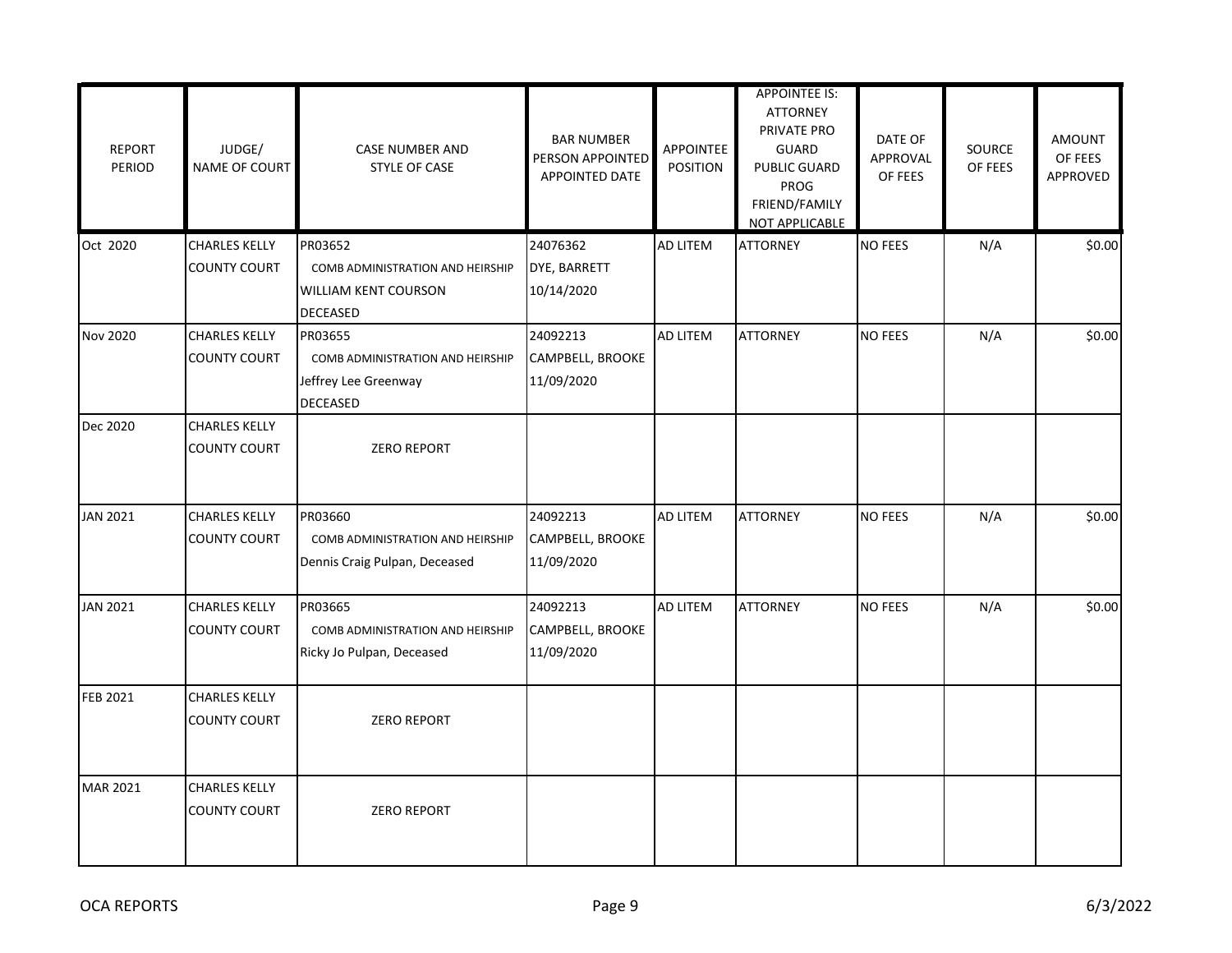| <b>REPORT</b><br><b>PERIOD</b> | JUDGE/<br>NAME OF COURT                     | CASE NUMBER AND<br><b>STYLE OF CASE</b>                                                              | <b>BAR NUMBER</b><br>PERSON APPOINTED<br>APPOINTED DATE | APPOINTEE<br><b>POSITION</b> | <b>APPOINTEE IS:</b><br><b>ATTORNEY</b><br>PRIVATE PRO<br><b>GUARD</b><br><b>PUBLIC GUARD</b><br>PROG<br>FRIEND/FAMILY<br>NOT APPLICABLE | DATE OF<br>APPROVAL<br>OF FEES | SOURCE<br>OF FEES | <b>AMOUNT</b><br>OF FEES<br>APPROVED |
|--------------------------------|---------------------------------------------|------------------------------------------------------------------------------------------------------|---------------------------------------------------------|------------------------------|------------------------------------------------------------------------------------------------------------------------------------------|--------------------------------|-------------------|--------------------------------------|
| <b>APRIL 2021</b>              | <b>CHARLES KELLY</b><br><b>COUNTY COURT</b> | <b>ZERO REPORT</b>                                                                                   |                                                         |                              |                                                                                                                                          |                                |                   |                                      |
| MAY 2021                       | <b>CHARLES KELLY</b><br><b>COUNTY COURT</b> | <b>ZERO REPORT</b>                                                                                   |                                                         |                              |                                                                                                                                          |                                |                   |                                      |
| <b>JUNE 2021</b>               | <b>CHARLES KELLY</b><br><b>COUNTY COURT</b> | PR03681<br><b>Temporary Guardianship</b><br>BATTIN, JAMES "JW" WALTER<br><b>INCAPACITATED PERSON</b> | 24098421<br>SHERWOOD, CHO<br>6/9/2021                   | AD LITEM                     | <b>ATTORNEY</b>                                                                                                                          | <b>NO FEES</b>                 | N/A               | \$0.00                               |
| <b>JULY 2021</b>               | <b>CHARLES KELLY</b><br><b>COUNTY COURT</b> | <b>ZERO REPORT</b>                                                                                   |                                                         |                              |                                                                                                                                          |                                |                   |                                      |
| AUGUST 2021                    | <b>CHARLES KELLY</b><br><b>COUNTY COURT</b> | PR03687<br>COMB ADMINSTRATION AND HEIRSHIP<br>DANIEL EDWARD KIRBY<br><b>DECEASED</b>                 | 08490200<br>SLAUGHTER, TOM<br>08/03/2021                | AD LITEM                     | <b>ATTORNEY</b>                                                                                                                          | <b>NO FEES</b>                 | N/A               | \$0.00                               |
| SEPTEMBER 2021                 | <b>CHARLES KELLY</b><br><b>COUNTY COURT</b> | <b>ZERO REPORT</b>                                                                                   |                                                         |                              |                                                                                                                                          |                                |                   |                                      |
| OCTOBER 2021                   | <b>CHARLES KELLY</b><br><b>COUNTY COURT</b> | PR03698<br>COMB ADMINSTRATION AND HEIRSHIP<br><b>DEBRA DIANE GRIFFIN</b><br>DECEASED                 | 24046379<br>MCCALLIE, JESSICA<br>10/13/2021             | AD LITEM                     | <b>ATTORNEY</b>                                                                                                                          | <b>NO FEES</b>                 | N/A               | \$0.00                               |